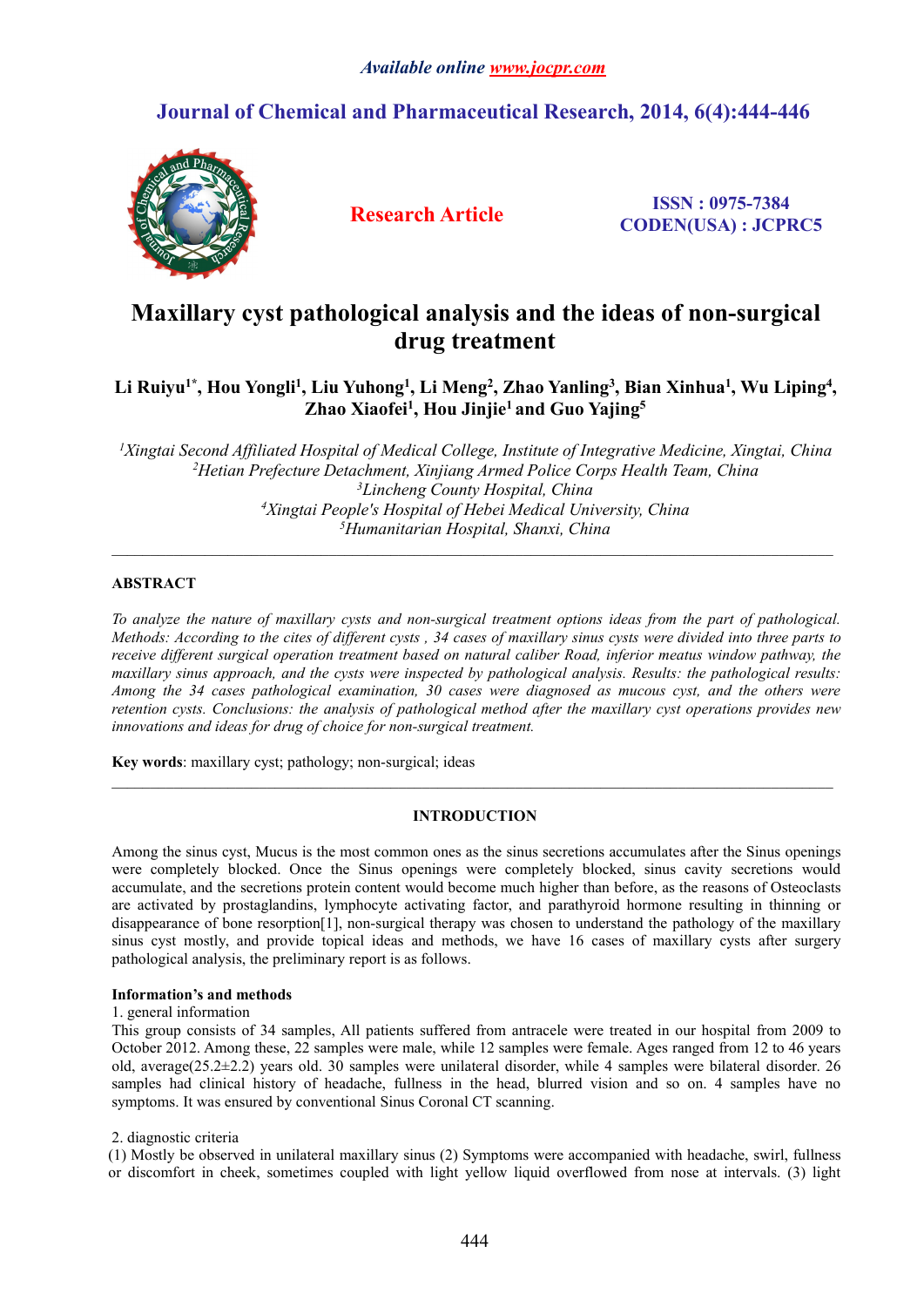yellow liquid overflowed when maxillary sinus were punctured. (4) Clear half-moon-shaped protuberant shadows could be observed in unilateral maxillary sinus boundedness boundary by CT.

*\_\_\_\_\_\_\_\_\_\_\_\_\_\_\_\_\_\_\_\_\_\_\_\_\_\_\_\_\_\_\_\_\_\_\_\_\_\_\_\_\_\_\_\_\_\_\_\_\_\_\_\_\_\_\_\_\_\_\_\_\_\_\_\_\_\_\_\_\_\_\_\_\_\_\_\_\_\_*

3. surgical methods [ 2 ]

3.1 There were 12 patients used the natural maxillary sinus caliber road: the patients are supine to having an operation under local anesthesia. After anesthesia satisfaction, the uncinate processes was resected with expanding sphenoid sinus ostium, and then observed the size, location of the cyst and maxillary sinus by endoscopy. Choose the fit long mucosa clamp to remove the capsule wall of cyst; meanwhile, the mucous cyst root should be cleared by suction curettage while keeping the normal mucosa.

3.2 The 8 patients are using the pathway of Inferior meatus fenestration: the patients are in supine position under the local anesthesia. After patients anesthetized, the inferior turbinate is folded up and the lateral wall of the nasal passages is opened at next bone fenestration (diameter of about 2.0×1.5cm), so that nasaland sinus are interlinked. Cautious: the position of aperture can not be too backward to avoid injury lateral nasal artery. Between outer sidewall the lower nasal passages and the front of the inferior turbinate (1.0cm), trocar is penetrated the maxillary sinus wall entering the maxillary sinus cavity, and then the fenestration part is expanded to 1.0-1.5cm with a rongeur and cleaned at the base of cyst. In addition, if the cyst is too large, it can be reduced the volume by paracentesis. As much as possible normal and reversible mucosal tissue should be reversed, when you use a knife to scraping or cutting the diseased tissue. For example, combine with other nasal sinus disease, septal plasty or open ethmoid sinus surgery in the same period.

3.3 In addition, there are 14 cases of patients adopted maxillary anterior pathways: under the block anesthesia, maxillary vestibule ditch served as an incision. Expose the canine fossa, then scuttling maxillary anterior bone, and opening a small hole which the diameter is approximately  $1.5 \times 1.5$ cm. Clear the cyst under endoscopic, suck out the cyst fluid, and retention sinus mucosa carefully. Meanwhile, unplug the corresponding lesions teeth of the patients whose tooth root has cyst, regard the opening of inferior nasal meatus as a drainage port.

4. Pathological Analysis: 34 cases of pathologic findings have been taken pathological examination, among them, there are 30 cases of mucinous cysts, 4 cases of retention cysts.

#### **RESULTS AND DISCUSSION**

1. Cyst pathological analysis of maxillary sinus: The formation of mucus gland cyst most is due to mild inflammation of sinus mucosa mucus gland or gland nozzle clogging mucus accumulation lumens caused by allergy. The cyst wall is the mucus gland epithelium. Although such cysts can occur in any part of the sinus cavity, more at the bottom of the maxillary sinus or wall mucus gland cyst growing slowly, grow up to a certain degree the stop developing, or on their own burst to the nasal cavity drainage, out of yellow liquid. So don't make the sinus cavity expands and the wall of bone absorption and damaged. But it is easy to recurrence. Serous cyst is also called water cyst or blood extravasation cyst. Reasons for the formation probably are due to inflammation or allergic sinus mucosal changes in capillary penetration, plasma extravasation, accumulation in the poor connective. No obvious capsule wall skin. Because of the gender cyst fluid was plasma, non sticky. Do not contain cholesterol clefts, rest for a while is easy to set[3].

Pathology pathological analysis of maxillary sinus cyst diagnosis is rare uniform classification. Retention cyst, inflammatory pouch swollen, simple cyst, truecyst, mucous cyst is common. This study pathological slice through unified analysis, with reference to their cytology characteristics, divided into the following two categories. Mucous cyst wall was covered ciliated columnar epithelium, which containing goblet cells. Epithelium, the same as the strucyure of maxillary sinus mucosa is loose fibrous tissue and salivary gland tissue, scattered with lymphocytes and plasma cells infiltration, a few eosinophilic leukocyte infiltration. Retention cyst wall is coated by columnar epithelium or cuboidal epithelium, apocrine, lumen contains mucus, under the epithelium of fibrous tissue and small salivary gland tissue. Yin Zhaofu, Wang Xinmei, Mu DaNian,et al; Henan journal of diagnosis and treatment, 10 (4), 1996

2. The current problem that Maxillary cyst surgery facing : Although endoscopic surgical techniques are more common, but there is more sufficient to remove Cyst expanding the Maxillary sinus after removal of uncinate [4]. but it destroys the normal structure and function of maxillary sinus and ignores the structure - symptoms – function relations, the removal of uncinated and expanding of Maxillary sinus will inevitably result in directly invasion of harmful substances into the maxillary sinus , under normal circumstances, the surface cilia of sinus mucosal displays the star sports upward from the bottom ,towards the direction of the mouth . The cilium around maxillary sinus has the most powerful movement ability. Full expansion of the natural ostium also means the loss of the natural sinus